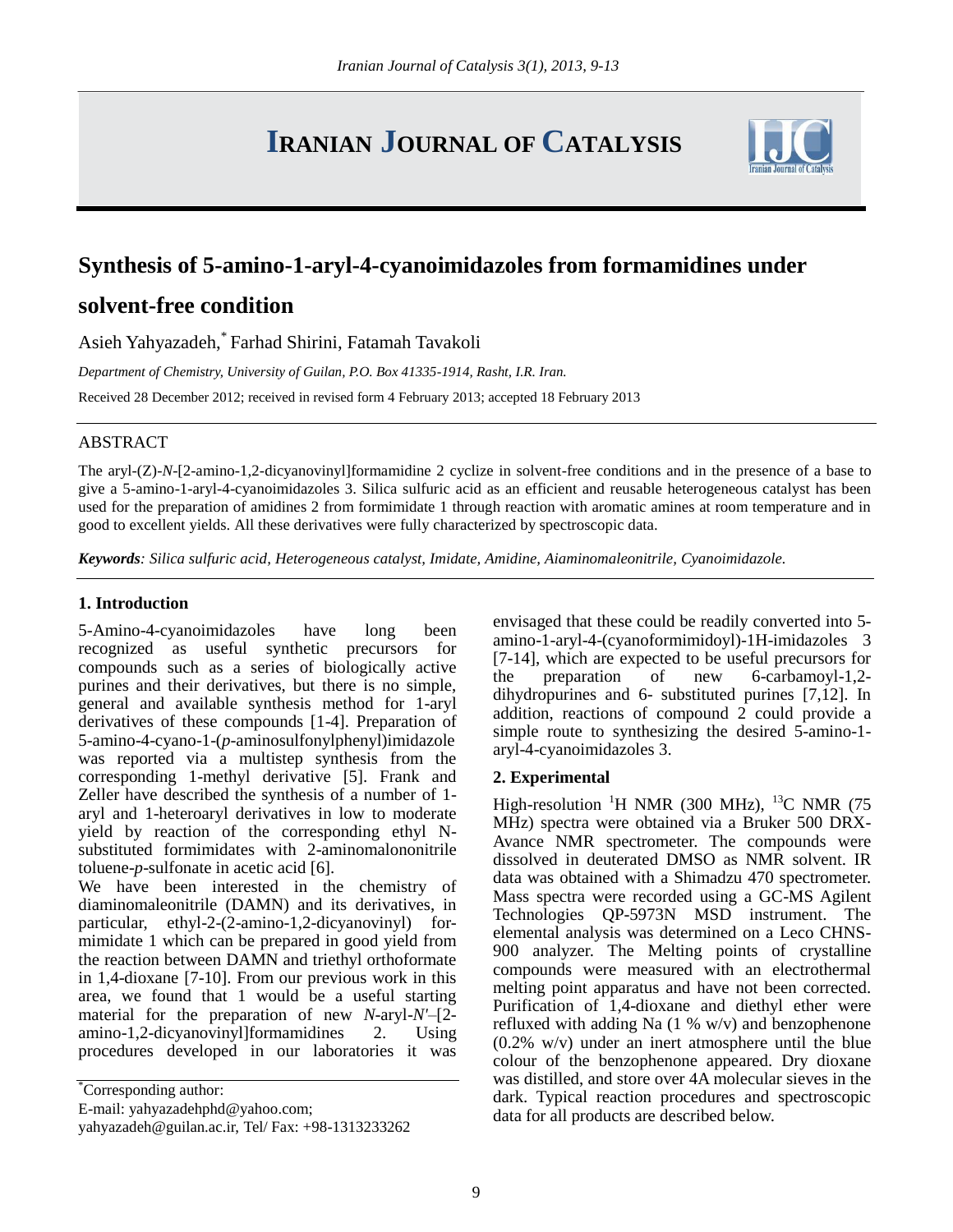

**Scheme 1.** Synthetic route of 5-amino-1-aryl-4-cyanoimidazoles **3a-d.**

#### *2.1 Preparation of Ethyl(Z)-N-(2-amino-1,2 dicyanovinyl)formimidate (1, C7H8N4O)*

A mixture of diaminomalenitrile (1 g, 9.25 mmol) and triethyl orthoformate (1.37 mL, 1.22 g, 9.24 mmol) in dioxane (2 mL) was heated in a round bottom flask fitted with a short vigreux column, distillation head, condenser and receiver. Ethanol, mixed with dioxane, was removed continuously until the temperature in the distillation head reached 99 <sup>º</sup>C. The brown solution in the distillation pot was allowed to cool and was then filtered. A white, needle-shaped crystal (1.42 g, 8.70 mmol, 94%) was obtained after recrystallization from dichloromethane and petroleum ether. m.p. 132-133 ºC (decomp.), [lit., 135-137 ºC]; [Found: C, 51.3; H, 4.8; N, 34.2. Calc. for C7H8N4O: C, 51.2; H, 4.9; N, 34.1%]; m/z (EI) 165 (M+1)<sup>+</sup> 94.2%, 119 (M-OC<sub>2</sub>H<sub>5</sub>)<sup>+</sup>  $32.9\%$ , 81  $[(M+1)-C_4H_6NO]^+$  96.3%, 29  $[(M+1)-C_4H_6]$  $C_6H_6N_3O$ <sup>+</sup> 100%; <sup>1</sup>H NMR (300 MHz, DMSO- $d_6$ , ppm)  $\delta$ : 1.30 (t, 3H,  ${}^{3}J_{6,7}=$  7 Hz, H7), 4.30 (q, 2H,  ${}^{3}J_{7,6}$  7Hz, H6), 7.00 (br. s, 2H, NH<sub>2</sub>), 7.97 (s, 1H, H5); IR (Nujol,  $v_{\text{max}}$ , cm<sup>-1</sup>): 3410 (m), 3300 (s), 3160 m (N-H str.), 2220 (s), 2200 (s, C=N str.), 1600 (m, N-H bend), 1470 (m), 1360 (s), 1260 (m), 1130 (s), 800 (m) and 750 (m).

#### *2.2 General procedure for the preparation of the N-Aryl-N'-[2-amino-1,2-dicyanovinyl]formamidines 2a-d*

The amines (1.01g, 6.07 mmol) were added to a suspension of 1 (1.00 g, 6.09 mmol) in dry ethanol, which contained silica sulfuric acid (0.01 g) for these reactions. The mixtures were stirred at room temperature until TLC (9:1 chloroform/ethanol eluant) showed that all the formimidate had disappeared (usually 3 to 4 h) and the catalyst recovered by filtration, was washed with ethanol (10 mL), dried at room temperature and reused four times for the same reaction. The amidines were isolated by filtration and the filtrate was evaporated to furnish the crude product which was further purified by usual crystallization procedure in absolute ethanol. In most cases the products 2a-d were pale green to white. The precipitates were washed with dry diethyl ether and were dried under vacuum to give the analytically pure products 2a-d.

#### *2.3 General procedure for the preparation of the 5 amino-1-aryl-4-cyanoimidazoles 3a-d*

A suspension of the corresponding aryl-(*Z*)-*N*-[2 amino-1,2-dicyanovinyl]formamidine 2a-d (1.00 g) in potassium hydroxide solution (1 M, 10 mL) was stirred at room temperature for approximately 1 h until TLC showed complete consumption of the starting material. The precipitated product was filtered off, washed with water (5 mL), followed by a mixture of dry diethyl ether/ethanol (10:1) and air-dried in the absence of light to give the desired products 3a-d. The yields of these reactions were 85-93%.

#### *5-Amino-1-(2-chlorobenzyl)-4-cyanoimidazole 3a*

Recrystallization of the product from dry diethyl ether/ethanol (1:1) and air-dried in the absence of light gave white crystals of 3a (0.76 g, 3.28 mmol, 85%). m.p. 112-114 °C (decomp.) [11]; [Found: C, 56.3; H, 4.0; N, 23.8; Cl, 14.8. Calc. for C11H9N4Cl: C, 56.8; H, 3.87; N, 24.1, Cl, 15.2%]; m/z (FAB) 233 (M+1)<sup>+</sup> 100%, 232 (M)<sup>+</sup> 34%, 192 [(M-1)-CN<sub>2</sub>H<sub>2</sub>]<sup>+</sup> 34%, 154  $[(M-1)-C<sub>3</sub>H<sub>2</sub>N<sub>3</sub>]<sup>+</sup>$  6.7%, 136 (32%), 125 (54%); <sup>1</sup>H NMR (300 MHz, DMSO-*d*6, ppm) δ: 5.42 (s, 2H, CH<sub>2</sub>), 6.58 (s, 2H, NH<sub>2</sub>), 7.07 (dd, 1H,  ${}^{3}J_{12,13}=$  7 Hz,  $^{4}J_{11,13}$  = 1.5Hz, H13), 7.42 (s, 1H, H2), 7.63-7.68 (overlapping 2x dt, 2H,  $^{4}J_{11,13}=2$  Hz,  $^{3}J_{11,10}=8$  Hz, H11 & H12), 7.85 (dd, 1H,  ${}^{3}J_{10,11}$  = 7Hz,  ${}^{4}J_{10,12}$  = 1.5Hz, H10). <sup>13</sup>C NMR (75 MHz, DMSO- $d_6$ , ppm) δ: 48.1 (C7, by DEPT 135), 94.2 (C4), 121.3 (C6), 131.5 (C12), 133.3 (C13), 133.4 (C11), 135.7 (C10), 136.8 (C9), 137.7 (C2), 139.6 (C8), 151.9 (C5) ppm; IR (Nujol,  $v_{max}$ , cm<sup>-1</sup>): 3440 (m), 3380 (s), 3330 (s), 3200 (s, N-H str.), 2220 (s, CN str.), 1655 (s, C=N str.),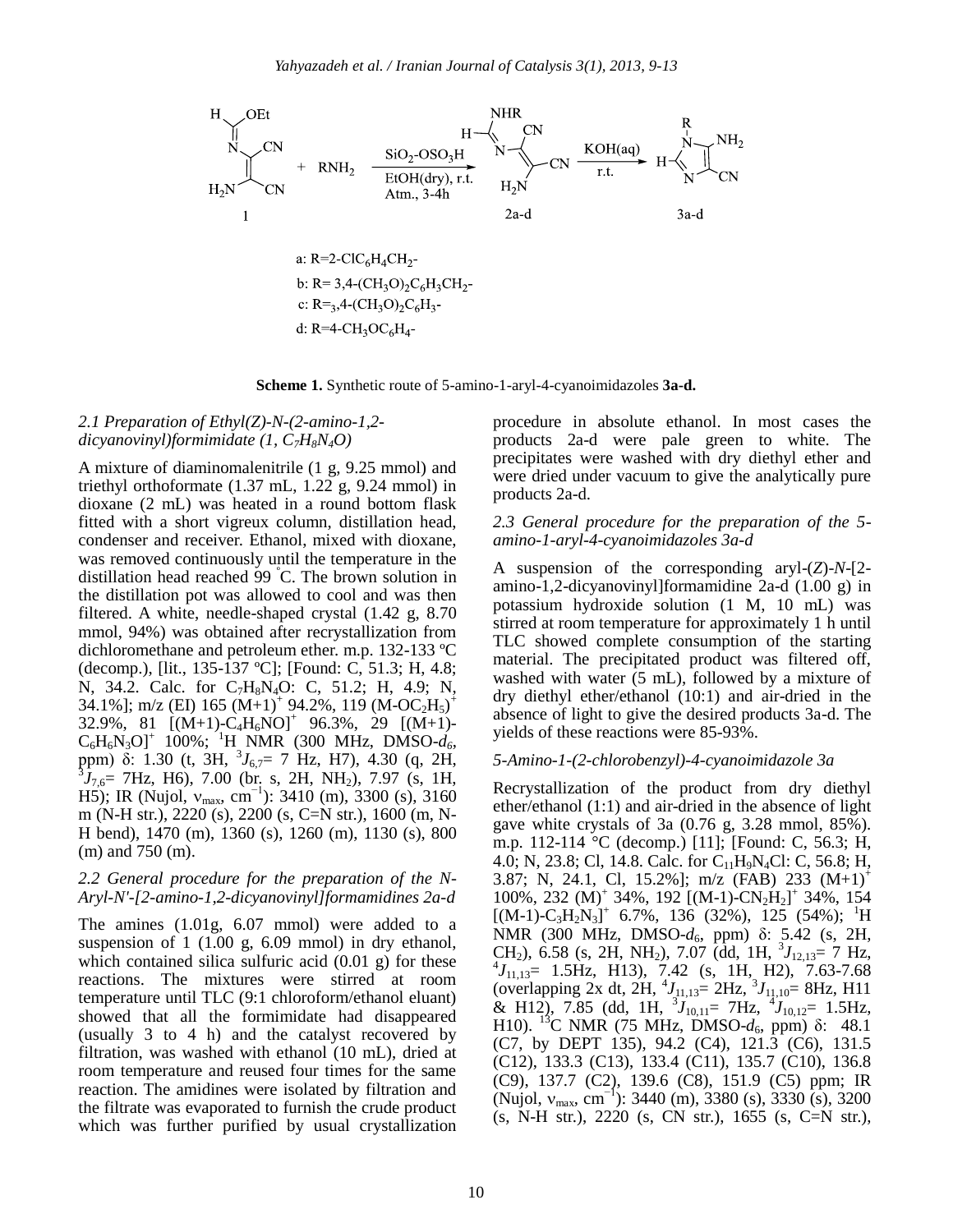| Entry        | Substrate<br>(imidate) | Amine           | Formamidine (2a-d)                                                                                                                                                                                                                                                                                                                           | Product<br>Imidazole (3a-d) | m.p.<br>$({}^{\circ}C)$ | Reaction<br>Time<br>(min) | Yield<br>$(\%)$ |
|--------------|------------------------|-----------------|----------------------------------------------------------------------------------------------------------------------------------------------------------------------------------------------------------------------------------------------------------------------------------------------------------------------------------------------|-----------------------------|-------------------------|---------------------------|-----------------|
| $\mathbf{a}$ |                        | NH <sub>2</sub> | $H_2N \longrightarrow C_N$<br>NC CN $C_N$ CO CN $H_2N \longrightarrow C_N$ $H_3N \longrightarrow C_N$ CO CN $N \longrightarrow N$ $H_2$                                                                                                                                                                                                      |                             | $112 - 114$             | 60                        | 85              |
| $\mathbf b$  |                        |                 | $\begin{picture}(150,10) \put(0,0){\line(1,0){150}} \put(15,0){\line(1,0){150}} \put(15,0){\line(1,0){150}} \put(15,0){\line(1,0){150}} \put(15,0){\line(1,0){150}} \put(15,0){\line(1,0){150}} \put(15,0){\line(1,0){150}} \put(15,0){\line(1,0){150}} \put(15,0){\line(1,0){150}} \put(15,0){\line(1,0){150}} \put(15,0){\line(1,0){150}}$ |                             | $171 - 173$             | 48                        | 90              |
| $\mathbf c$  |                        |                 | $\begin{picture}(150,10) \put(0,0){\line(1,0){150}} \put(15,0){\line(1,0){150}} \put(15,0){\line(1,0){150}} \put(15,0){\line(1,0){150}} \put(15,0){\line(1,0){150}} \put(15,0){\line(1,0){150}} \put(15,0){\line(1,0){150}} \put(15,0){\line(1,0){150}} \put(15,0){\line(1,0){150}} \put(15,0){\line(1,0){150}} \put(15,0){\line(1,0){150}}$ |                             | 218-219                 | 45                        | 89              |
| $\mathbf d$  |                        |                 | $\begin{picture}(120,140)(-10,0) \put(0,0){\line(1,0){150}} \put(10,0){\line(1,0){150}} \put(10,0){\line(1,0){150}} \put(10,0){\line(1,0){150}} \put(10,0){\line(1,0){150}} \put(10,0){\line(1,0){150}} \put(10,0){\line(1,0){150}} \put(10,0){\line(1,0){150}} \put(10,0){\line(1,0){150}} \put(10,0){\line(1,0){150}} \put(10,0){\line(1$  | OCH <sub>3</sub>            | 167-168                 | 50                        | 93              |

**Table 1**: Structures of imidazole **3a-d** with the usage of amidine and saturated solution of potassium hydroxide.



N  $~\mathsf{NH}_2~$ CN H 12 | <sup>11</sup> 10 7 8 9 13 4 3 2 5 6  $OCH<sub>3</sub>$  $_{\rm H_3CO_2}$ 1 14

13

1580 (s, N-H bend), 1530 (s), 1480 (s), 1440 (s), 1360 (s), 1280 (s), 1210 (s), 1065 (s), 1060 (s), 980 (s), 860 (m), 820 (m), 780 (s), 740 (m), 710 (m).

#### *5-Amino-1-(3,4-dimethoxybenzyl)-4-cyanoimidazole 3b*

Recrystallization of the product from diethyl ether/ethanol (1:1) gave pale yellow crystals of 3b (0.80 g, 3.13 mmol, 90%). m.p. 171-173 °C (decomp.) [11]; [Found: C, 60.7; H, 5.3; N, 21.4 . Calc. for  $C_{13}H_{14}N_4O_2$ : C, 60.5; H, 5.4; N, 21.7%]; m/z (CI, NH<sub>3</sub>)

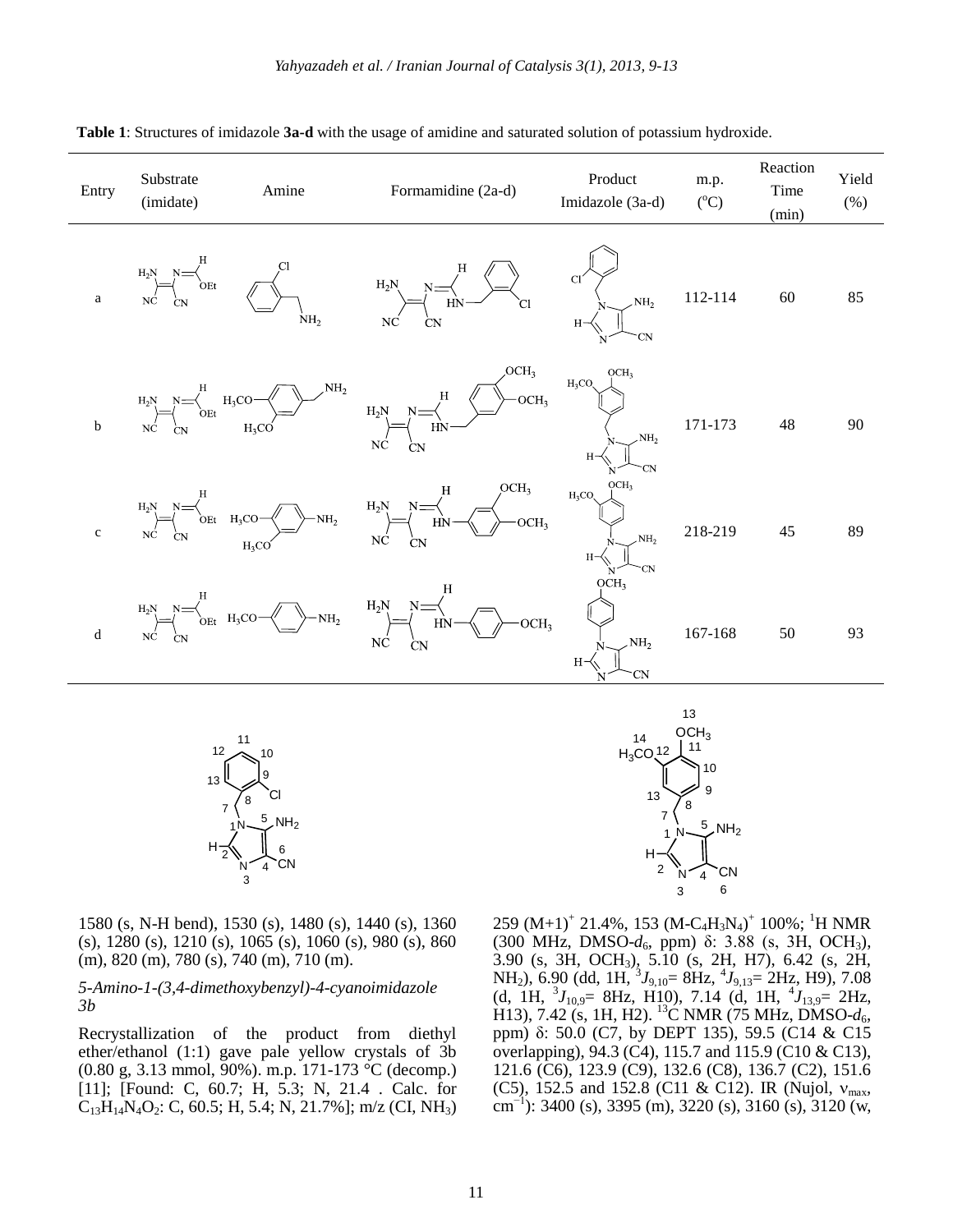N-H str.), 2210 (s), 2200 (s, C=N str.), 1610 (s, N-H bend), 1580 (s), 1525 (s), 1265 (s), 1165 (s), 1140 (s), 1025 (s), 865 (s), 820 (m), 780 (s), 740 (m).

#### *5-Amino-1-(3,4-dimethoxyphenyl)-4-cyanoimidazole 3c*

Recrystallization of the product from diethyl ether/ethanol (1:1) gave pale yellow crystals of 3c (0.80 g, 3.28 mmol, 89%). m.p. 218-219 °C (decomp.) [11]; [Found: C, 59.2; H, 4.6; N, 22.6. Calc. for  $C_{12}H_{12}N_4O_2 C$ , 59.0; H, 4.9; N, 22.9%]; m/z (CI, NH<sub>3</sub>)  $245$   $(M+1)^+$  100%, 137  $(M-C_4H_3N_4)^+$  3%; <sup>1</sup>H NMR (300 MHz, DMSO-d<sub>6</sub>, ppm) δ: 3.96 (s, 3H, OCH<sub>3</sub>), 3.98 (s, 3H, OCH<sub>3</sub>), 6.30 (s, 2H, NH<sub>2</sub>), 7.14 (dd, 1H, <sup>3</sup> $J_{8,9}$ = 8Hz, <sup>4</sup> $J_{8,12}$ = 2Hz, H8), 7.20 (d, 1H, <sup>4</sup> $J_{12,8}$ = 2Hz,  $\text{H}_{12}$ ), 7.28 (d, 1H,  $^{3}J_{9,8}$  = 8Hz, H9), 7.50 (s, 1H, H2); <sup>13</sup>C NMR (75 MHz, DMSO- $d_6$ , ppm) δ: 59.6 and 59.7 (C13 & C14), 94.3 (C4), 113.6 and 115.9 (C9 & C12), 121.1 (C6), 121.6 (C8), 130.4 (C7), 136.6 (C2), 151.4 (C5), 152.9 and 153.1 (C10 & C11); IR (Nujol,  $v_{\text{max}}$ , cm<sup>-1</sup>): 3460 (s), 3385 (m), 3220 (s), 3140 (s, N-H str.), 2220 (s), 2200 (s, CN str.), 1615 (s, N-H bend), 1595 (s, N-H bend), 1525 (s), 1255 (s), 1160 (s), 1040 (s), 880 (s), 780 (s).



*5-Amino-1-(4-methoxyphenyl)-4-cyanoimidazole 3d* 

Recrystallization of the product from diethyl ether/ethanol (1:1) gave white crystals of 3d (0.82 g, 3.83 mmol, 0.93%). m.p. 167-168 °C (decomp.) [11]; [Found: C, 61.4; H, 4.7; N, 25.9. Calc. for  $C_{11}H_{10}N_4O$ : C, 61.7; H, 4.7; N, 26.2%]; m/z (FAB) 214  $(M)^+$ 100%; <sup>1</sup>H NMR (300 MHz, DMSO-*d*6, ppm) δ: 3.81  $(s, 3H, OCH<sub>3</sub>), 6.10 (s, 2H, NH<sub>2</sub>), 7.15 (d, 2H, <sup>3</sup>J<sub>9,8</sub>=$ 9Hz, H9 & H11), 7.39 (d, 2H, <sup>3</sup> *J*12,11= 9Hz, H8 &H12),



7.41 (s, 1H, H2); <sup>13</sup>C NMR (75 MHz, DMSO- $d_6$ , ppm) δ: 59.6 (C13), 94.7 (C4), 119.1 (C9 & C11), 121.1 (C6), 130.5 (C7), 131.1 (C8 & C12), 136.8 (C2), 151.6 (C5), 163.4 (C10); IR (Nujol,  $v_{\text{max}}$ , cm<sup>-1</sup>): 3380 (m), 3340 (s), 3200 (s), 3180 (m, N-H str.), 2240 (s), 2200 (s, CN str.), 1595 (s, N-H bend), 1530 (s), 1270 (s), 1040 (s), 970 (s), 860 (s), 815 (s).

#### **3. Results and Discussion**

Recently, we have developed new routes to 5-amino-1 aryl-4-cyanoimidazoles 3 from corresponding aryl- (Z)-*N*-[2-amino-1,2-dicyanovinyl]formamidines 2 in the presence of an aqueous potassium hydroxide solution (1M) at room temperature [3,7-13]. We thus attempted to cyclize the aromatic amidines 2a-d to obtain compounds of type 3a-d, which would be important intermediates for the synthesis of a range of 9-arylpurines and 9-aryl-1,2-dihydropurines.

Imidate 1 was prepared in high yield from diaminomaleonitrile and triethyl orthoformate, according to a previously described procedure [6-8].

In recent years, there has been considerable growth of interest in the catalysis of organic reactions by solid acid catalysts. Solid acid catalysts provide numerous opportunities for recovering and recycling catalysts from reaction environments. These features can lead to the improvement of the processing steps, better economical processes, and environmentally friendly industrial manufacturing.

Having obtained the imidate 1 in good yield, it was then treated with arylamine and benzylamine in a 1:1 molar ratio in ethanol in the presence of a catalytic amount of silica sulfuric acid as an efficient and reusable heterogeneous catalyst [13-17] for this reaction (Scheme 1, Table 1). Silica sulfuric acid was prepared from the reaction of silica gel with chlorosulfonic acid [15-20]. The reaction mixture was stirred under an inert atmosphere at room temperature. A solution 2 was obtained and within 20 minutes a white solid precipitated out. The products 2a-d were filtered off after 3-4 hours. It was washed with diethyl ether and was found to be pure by TLC,  ${}^{1}$ H NMR,  ${}^{13}$ C NMR and IR spectroscopy.

When a saturated solution of potassium hydroxide in ethanol was added to a suspension of the amidines 2ad in an alcohol at room temperature, the corresponding 5-amino-1-aryl-4-cyanoimidazoles 3a-d were formed in good yields (85-93%). The products 3a-d were filtered off after approximately 1h until TLC showed complete consumption of the starting material. Compounds 3a-d were recrystallized from a mixture of diethyl ether/ethanol (1:1). These products were fully characterized by microanalysis, IR,  $^{1}$ H and  $^{13}$ C NMR spectroscopy and mass spectrometry [11]. The infrared spectrum confirmed the presence of the NH and C=N stretching vibrations within the region of 3460-3140  $(3-4 \text{ bands})$ , and  $1655-1650 \text{ cm}^{-1}$  respectively. The